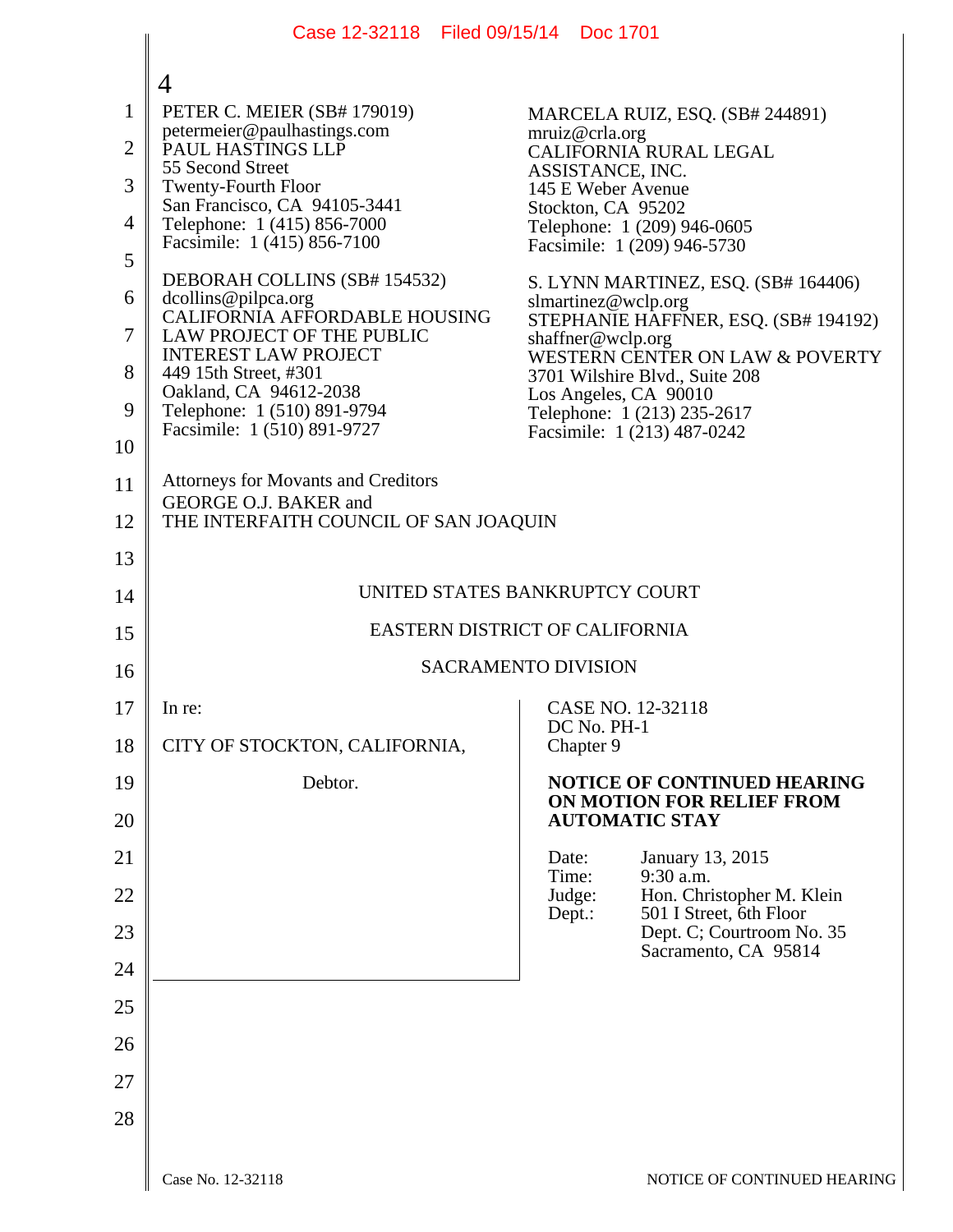## 2

3

4

1

## **NOTICE OF CONTINUED HEARING ON MOTION FOR RELIEF FROM AUTOMATIC STAY**

## **TO THE UNITED STATES TRUSTEE, ALL PARTIES AND THEIR COUNSEL OF RECORD:**

5 6 7 8 9 10 11 12 13 14 15 16 17 18 On November 29, 2012, George O.J. Baker and the Interfaith Council of San Joaquin filed their Notice of Motion, Motion, Memorandum of Points and Authorities, and supporting papers on behalf of the Price Judgment Creditors seeking an order granting relief from the automatic stay imposed by these bankruptcy proceedings to allow Movants to seek enforcement of a stipulated judgment entered by the United States District Court for the Eastern District of California in the case of *Price, et al. v. City of Stockton, California, et al.*, Case No. CV S-02-0065 LKK KJM ("*Price* Judgment"). The hearing on the Motion was scheduled to take place January 8, 2013, at 9:30 a.m., before the Honorable Christopher M. Klein at the courthouse identified in the caption above. By agreement, the hearing was continued to April 9, 2013, then to May 21, 2013, and after that to July 16, 2013, again to September 10, 2013, once more to October 22, 2013, again to November 18, 2013, then to January 14, 2014, again to February 25, 2014, then to April 15, 2014, once more to May 27, 2014, to July 22, 2014 and then to September 30, 2014, to accommodate the parties' mediation efforts. On September 3, 2014, the Court gave notice that it had continued the hearing to October 2, 2014, at 9:30 a.m.

19 20 21 22 23 24 25 26 **PLEASE TAKE NOTICE** that George O.J. Baker and the Interfaith Council of San Joaquin, pursuant to their further agreement with the Debtor, City of Stockton, California, hereby continue the hearing on their Motion For Relief From Automatic Stay from October 2, 2014 to January 13, 2015 at 9:30 a.m., before the Honorable Christopher M. Klein at the courthouse identified in the caption above. In accordance with the parties' agreement, the continuance of the hearing on the Motion For Relief From Automatic Stay filed by George O.J. Baker and the Interfaith Council of San Joaquin on behalf of the Price Judgment Creditors is without prejudice of any kind whatsoever to any of Movants' rights in connection with their Motion.

27

28 **PLEASE TAKE FURTHER NOTICE** that any written opposition, objection, or response to the Motion should be filed with the Court pursuant to all applicable Federal Rules of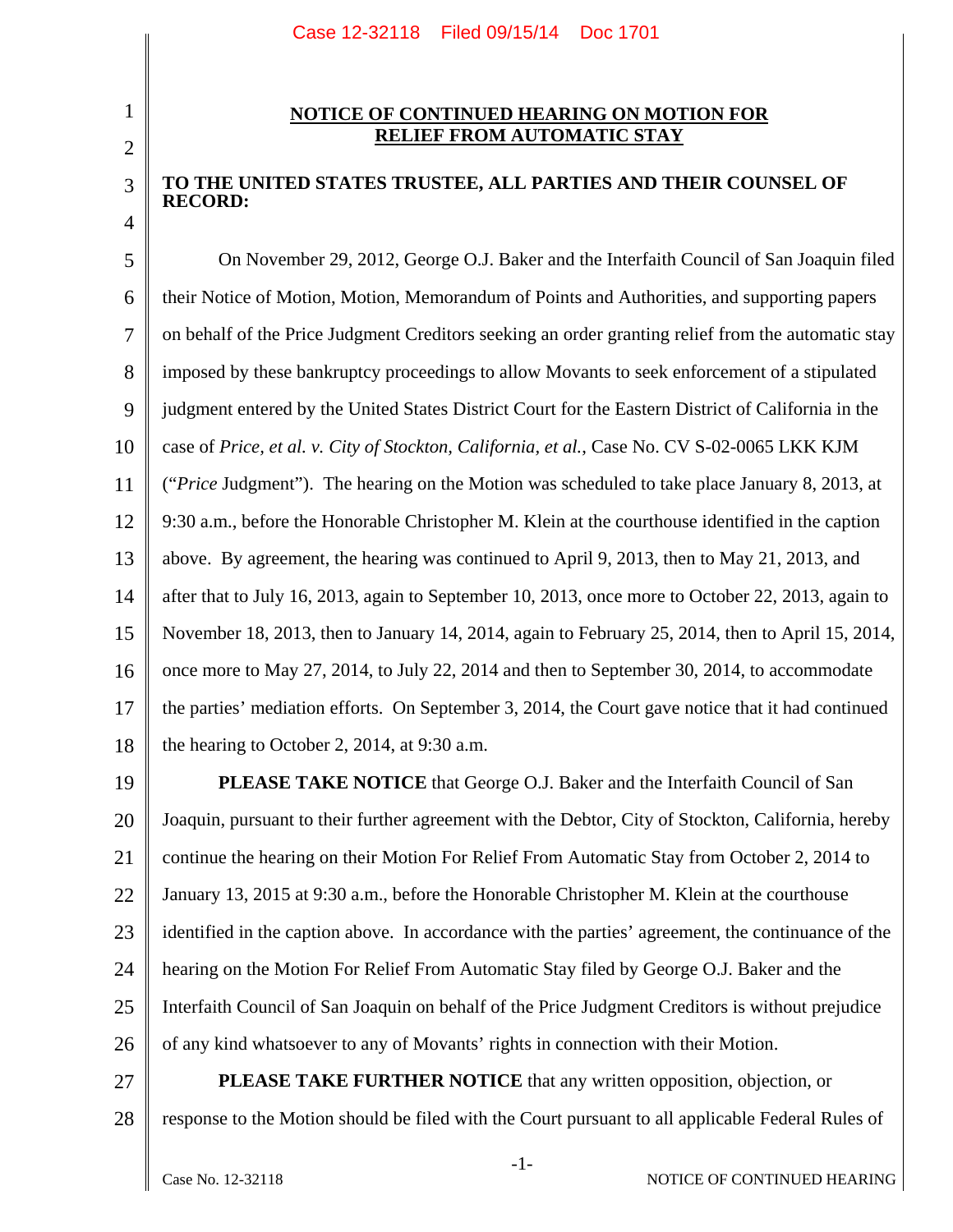## Case 12-32118 Filed 09/15/14 Doc 1701

1 2 3 4 5 6 Bankruptcy Procedure and Local Rules of Practice for the United States Bankruptcy Court for the Eastern District of California, and served upon all appropriate parties including, but not limited to, counsel for the parties, counsel for the Price Judgment Creditors (via ECF or at the address stated in the above caption), and Trustee's counsel. The timeframes for the filing of any such written opposition, objection, or response to the Motion shall be calculated in accordance with the continued hearing date of January 13, 2015.

7 8 9 10 11 12 13 14 15 16 17 18 19 20 21 22 23 24 25 26 As demonstrated in Movants' previously-filed Memorandum Of Points And Authorities, and as summarized below, cause exists to order relief from the automatic bankruptcy stay to enforce the *Price* Judgment before Judge Karlton in the United States District Court for the Eastern District of California for at least three reasons. First, the *Price* Judgment requires the construction of 340 lower income housing units to replace residences demolished as a result of redevelopment. Only 161 of the replacement units have in fact been completed to date and, under federal law, these are outstanding equitable obligations – not monetary debts – and are accordingly not dischargeable in a bankruptcy proceeding. Second, the *Price* Judgment required the creation of a \$1.45 million fund to be paid to eligible claimants for relocation assistance. After five years, and well prior to the City's bankruptcy filing, the remaining balance (which is over \$1 million) was required to be set aside in a restricted fund of the Stockton Redevelopment Agency, to be used only for construction of extremely low income housing. When California's redevelopment agencies were dissolved, the City of Stockton as "successor agency" – a legal entity separate from the City itself – elected to assume the former relocation agency's obligations. The obligations in the *Price* Judgment regarding the relocation assistance fund are thus not obligations of the City at all but, rather, of the City in its capacity as the "successor agency" and are accordingly not properly included within this bankruptcy estate. Finally, any analysis of the various factors that Courts consider in evaluating whether to grant relief from stay favors the Price Judgment Creditors and their efforts to enforce the long-overdue obligations in the *Price* Judgment.

- 27
- 28